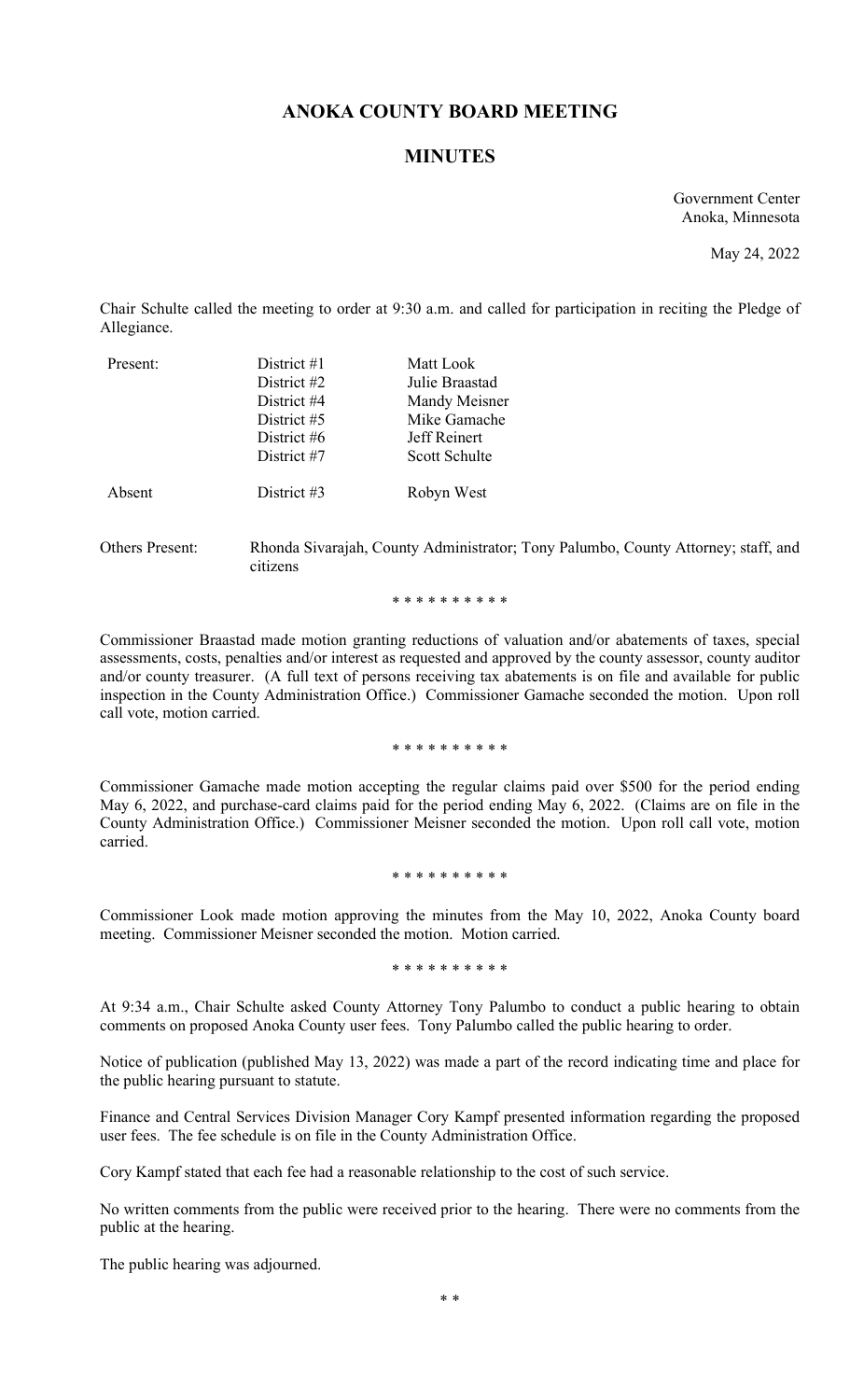Commissioner Meisner offered the following resolution and moved its adoption:

#### **RESOLUTION #2022-73**

### **RELATING TO FEES FOR VARIOUS COUNTY SERVICES, INCLUDING FEES RELATED TO PERMITS AND LICENSES AND SALES OF MATERIALS TO THE PUBLIC AND OTHER GOVERNMENT AGENCIES**

WHEREAS, Minn. Stat. Section 373.41 provides that a county board, after a public hearing, may establish and charge fees for service provided by any county office, official, department, or employee; and,

WHEREAS, various Anoka County ordinances require establishing fees for licenses, permits, or related services by resolution; and,

WHEREAS, the Anoka County Board of Commissioners conducted a public hearing on May 24, 2022, to receive comments regarding the proposed fees:

NOW, THEREFORE, BE IT RESOLVED that the Anoka County Board of Commissioners hereby establishes the fees as proposed and set forth in the attached Exhibit A, which fees are to be effective (unless otherwise specified in the exhibit) on May 24, 2022.

BE IT FURTHER RESOLVED that, unless otherwise specified in the attached Exhibit A, the established fees do not include any applicable tax and the person paying a fee is responsible to pay any applicable sales or other tax in addition to the established fee.

BE IT FURTHER RESOLVED that these fees will continue in effect until changed by the Anoka County Board of Commissioners in accordance with Minn. Stat. Section 373.41.

(Exhibit A is on file in the County Administration Office.)

Upon roll call vote, motion carried. Resolution declared adopted.

\* \* \* \* \* \* \* \* \* \*

Commissioner Look made motion approving Contract #C0009278, renewal of the Anoka County Property Insurance from Chubb Group through Arthur J. Gallagher, 3600 American Boulevard West, Suite 500, Bloomington, MN 55431, for a policy term of June 1, 2022, to June 1, 2023, for a premium of \$539,302, subject to review by the county attorney as to form and legality. (Contract is on file in the Finance Department.) Commissioner Braastad seconded the motion. Upon roll call vote, motion carried.

\* \* \* \* \* \* \* \* \* \*

Commissioner Look presented the Finance and Capital Improvements Committee report from the meeting of May 17, 2022.

- 1. Commissioner Gamache made motion approving Contract #C0009189 with Borderlines Pavement Maintenance, 2006 1st Avenue, Suite 207, Anoka, MN 55303, for snow removal for three years with an option for two additional one-year renewals, subject to review by the county attorney as to form and legality. Commissioner Reinert seconded the motion. Upon roll call vote, motion carried.
- 2. Commissioner Look made motion approving the designation of an additional depository to J.P. Morgan Chase NA. Commissioner Gamache seconded the motion. Motion carried.
- 3. Commissioner Look offered the following resolution and moved its adoption:

#### **RESOLUTION #2022-74**

#### **RESOLUTION ADOPTING PERFORMANCE MEASUREMENT PROGRAM**

WHEREAS, pursuant to the requirements of 2010 Minnesota Laws Chapter 389, Article 2, Sections 1 and 2 ("2010 Law"), the Minnesota State Legislature developed a Performance Measurement Program that is voluntary for counties and cities; and,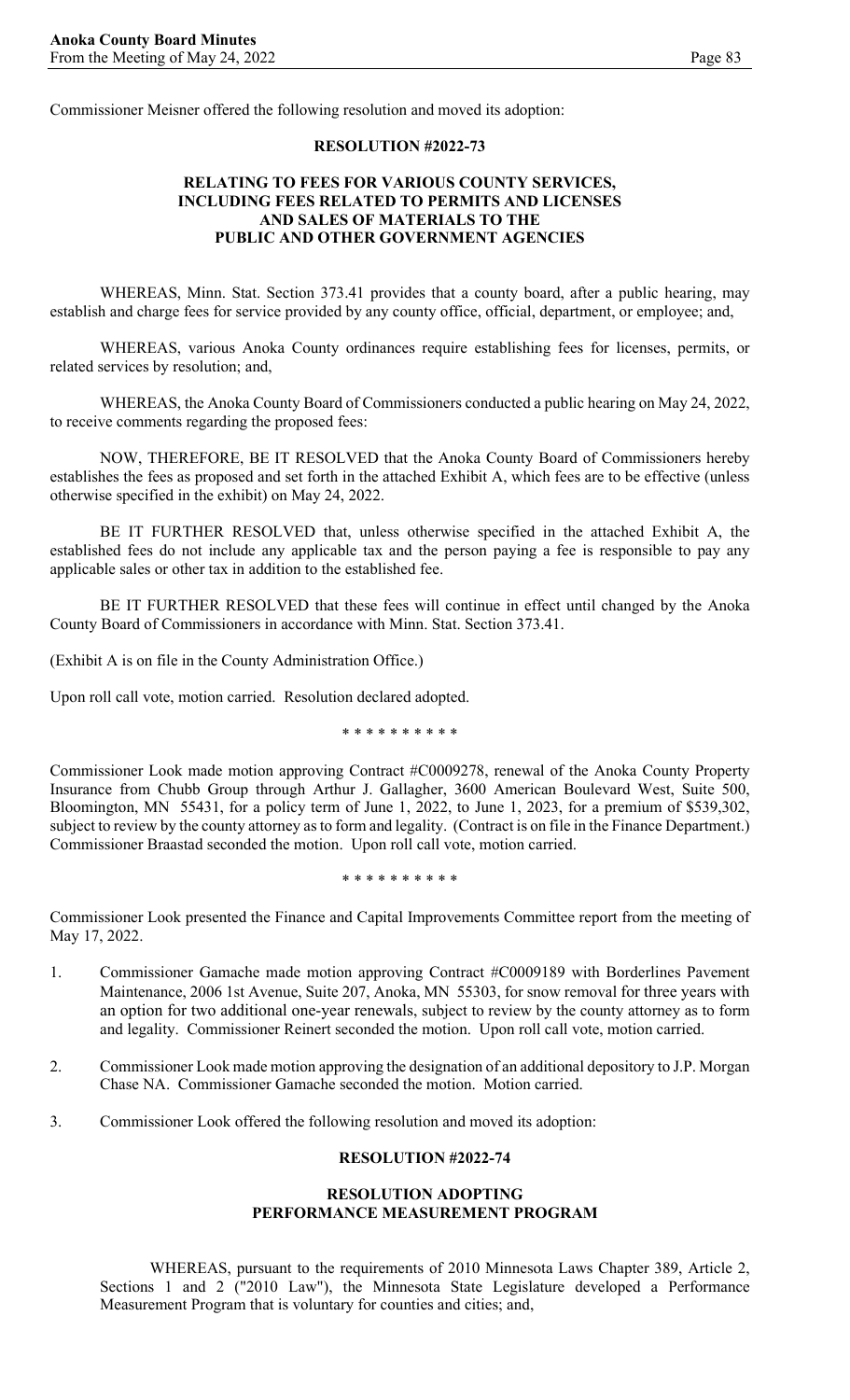WHEREAS, pursuant to the 2010 Law, the Council on Local Results and Innovation submitted a recommended standard set of 'Model Performance Measures for Counties', a copy of which are on file in the Finance Department; and,

WHEREAS, there are direct financial impacts for participation in this program; and,

WHEREAS, participation in the Performance Measurement Program will allow the county to be better prepared for enhanced or expanded performance measurement initiatives from the State of Minnesota; and,

WHEREAS, implementing an outcomes-based system of program evaluation is in the best interests of every Minnesota citizen and local governments that desire to maximize public resources and enhance the quality of life in their communities to the fullest extent possible:

NOW, THEREFORE, BE IT RESOLVED that Anoka County, by and through its Board of Commissioners, does hereby desire to participate in the Performance Measurement Program and hereby adopts the 'Model Performance Measures for Counties' which are on file in the Finance Department.

Motion carried. Resolution declared adopted.

\* \* \* \* \* \* \* \* \* \*

Commissioner Braastad presented the Management Committee report from May 10, 2022. All items were of informational nature and required no board action.

\* \* \* \* \* \* \* \* \* \*

The following items came forward on an additional agenda, as recommended by the Management Committee:

1. Commissioner Braastad offered the following resolutions and moved their adoption:

#### **RESOLUTION #2022-75**

### **A RESOLUTION APPROVING THE TENTATIVE AGREEMENT BETWEEN THE COUNTY OF ANOKA AND LAW ENFORCEMENT LABOR SERVICES, INC. REPRESENTING THE LICENSED DEPUTIES BARGAINING UNIT FOR THE CALENDAR YEARS 2022-2024 (CONTRACT #C0009273)**

WHEREAS, representatives of Anoka County and representatives of Law Enforcement Labor Services, Inc. representing the licensed deputy unit of Anoka County, have negotiated a three-year labor agreement for the term January 1, 2022, through December 31, 2024; and,

WHEREAS, the attached document (Exhibit A) summarizes the substantive agreement between the parties on the tentative agreement:

NOW, THEREFORE, BE IT RESOLVED that Anoka County, by and through its Board of Commissioners, does hereby approve the tentative agreement and that the chief negotiator for the Anoka County Board of Commissioners is authorized and directed to prepare contract documents incorporating this tentative agreement, and further, that upon receipt of the three original contracts executed by the union, the Anoka County board chair, county administrator, chief human resources officer, labor negotiator, and other appropriate individuals be authorized and directed to execute the original contracts and documents.

### \* \*

#### **RESOLUTION #2022-76**

**A RESOLUTION APPROVING THE TENTATIVE AGREEMENT BETWEEN THE COUNTY OF ANOKA AND LAW ENFORCEMENT LABOR SERVICES, INC. REPRESENTING THE DETENTION DEPUTIES BARGAINING UNIT FOR THE CALENDAR YEARS 2022-2024 (CONTRACT #C0009276)**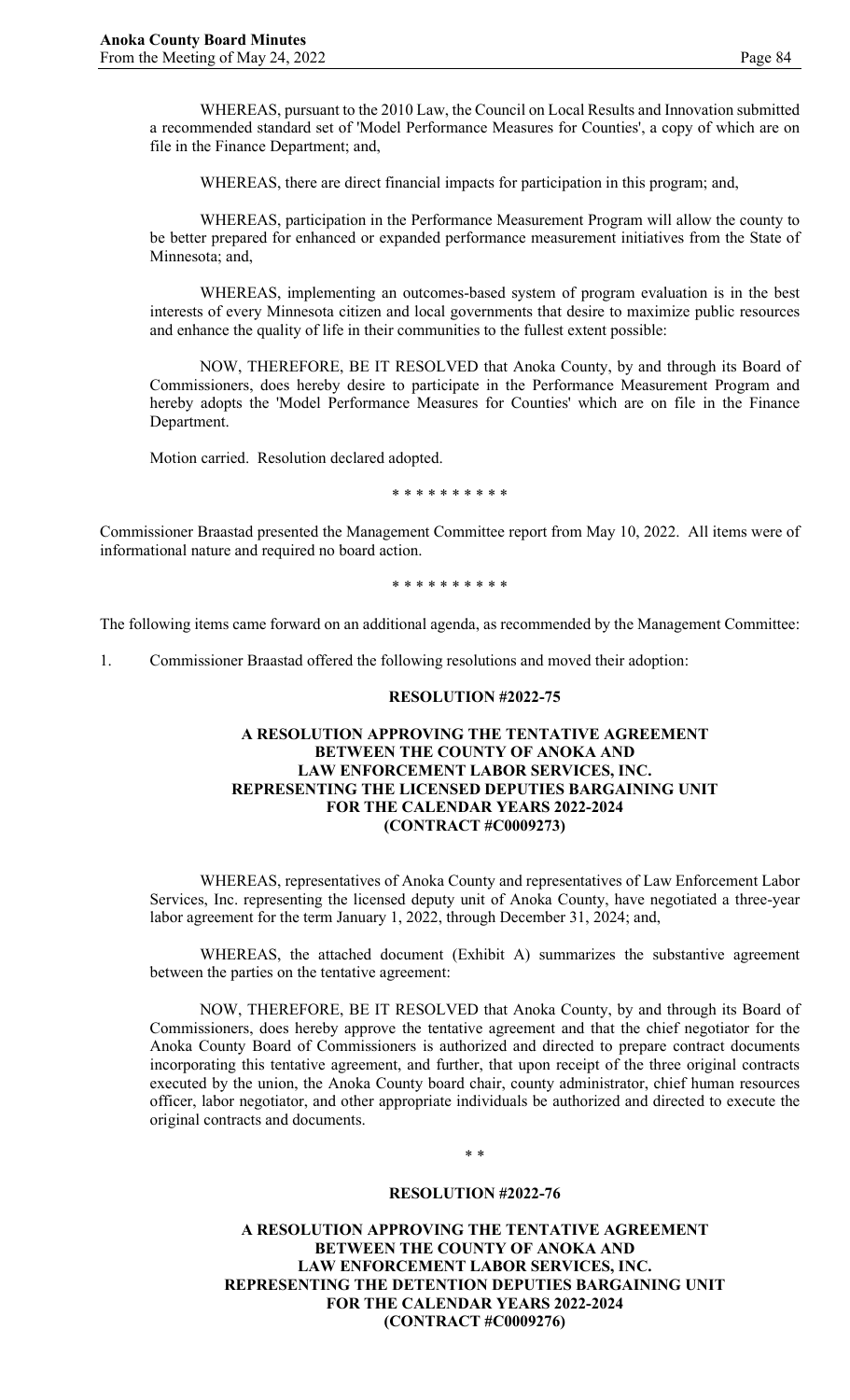WHEREAS, representatives of Anoka County and representatives of Law Enforcement Labor Services, Inc. representing the detention deputy unit of Anoka County, have negotiated a three-year labor agreement for the term January 1, 2022, through December 31, 2024; and,

WHEREAS, the attached document (Exhibit A) summarizes the substantive agreement between the parties on the tentative agreement:

NOW, THEREFORE, BE IT RESOLVED that Anoka County, by and through its Board of Commissioners, does hereby approve the tentative agreement and that the chief negotiator for the Anoka County Board of Commissioners is authorized and directed to prepare contract documents incorporating this tentative agreement, and further, that upon receipt of the three original contracts executed by the union, the Anoka County board chair, county administrator, chief human resources officer, labor negotiator, and other appropriate individuals be authorized and directed to execute the original contracts and documents.

\* \*

### **RESOLUTION #2022-77**

### **A RESOLUTION APPROVING THE TENTATIVE AGREEMENT BETWEEN THE COUNTY OF ANOKA AND LAW ENFORCEMENT LABOR SERVICES, INC. REPRESENTING THE SHERIFF'S OFFICE DETECTIVES BARGAINING UNIT FOR THE CALENDAR YEARS 2022-2024 (CONTRACT #C0009274)**

WHEREAS, representatives of Anoka County and representatives of Law Enforcement Labor Services, Inc. representing the detectives unit of Anoka County, have negotiated a three-year labor agreement for the term January 1, 2022, through December 31, 2024; and,

WHEREAS, the attached document (Exhibit A) summarizes the substantive agreement between the parties on the tentative agreement:

NOW, THEREFORE, BE IT RESOLVED that Anoka County, by and through its Board of Commissioners, does hereby approve the tentative agreement and that the chief negotiator for the Anoka County Board of Commissioners is authorized and directed to prepare contract documents incorporating this tentative agreement, and further, that upon receipt of the three original contracts executed by the union, the Anoka County board chair, county administrator, chief human resources officer, labor negotiator, and other appropriate individuals be authorized and directed to execute the original contracts and documents.

\* \*

#### **RESOLUTION #2022-78**

### **A RESOLUTION APPROVING THE TENTATIVE AGREEMENT BETWEEN THE COUNTY OF ANOKA AND LAW ENFORCEMENT LABOR SERVICES, INC. REPRESENTING THE SHERIFF'S OFFICE LICENSED SUPERVISORS BARGAINING UNIT FOR THE CALENDAR YEARS 2022-2024 (CONTRACT #C0009272)**

WHEREAS, representatives of Anoka County and representatives of Law Enforcement Labor Services, Inc., representing the licensed supervisors unit of Anoka County, have negotiated a threeyear labor agreement for the term January 1, 2022, through December 31, 2024; and,

WHEREAS, the attached document (Exhibit A) summarizes the substantive agreement between the parties on the tentative agreement:

NOW, THEREFORE, BE IT RESOLVED that Anoka County, by and through its Board of Commissioners, does hereby approve the tentative agreement and that the chief negotiator for the Anoka County Board of Commissioners is authorized and directed to prepare contract documents incorporating this tentative agreement, and further, that upon receipt of the three original contracts executed by the union, the Anoka County board chair, county administrator, chief human resources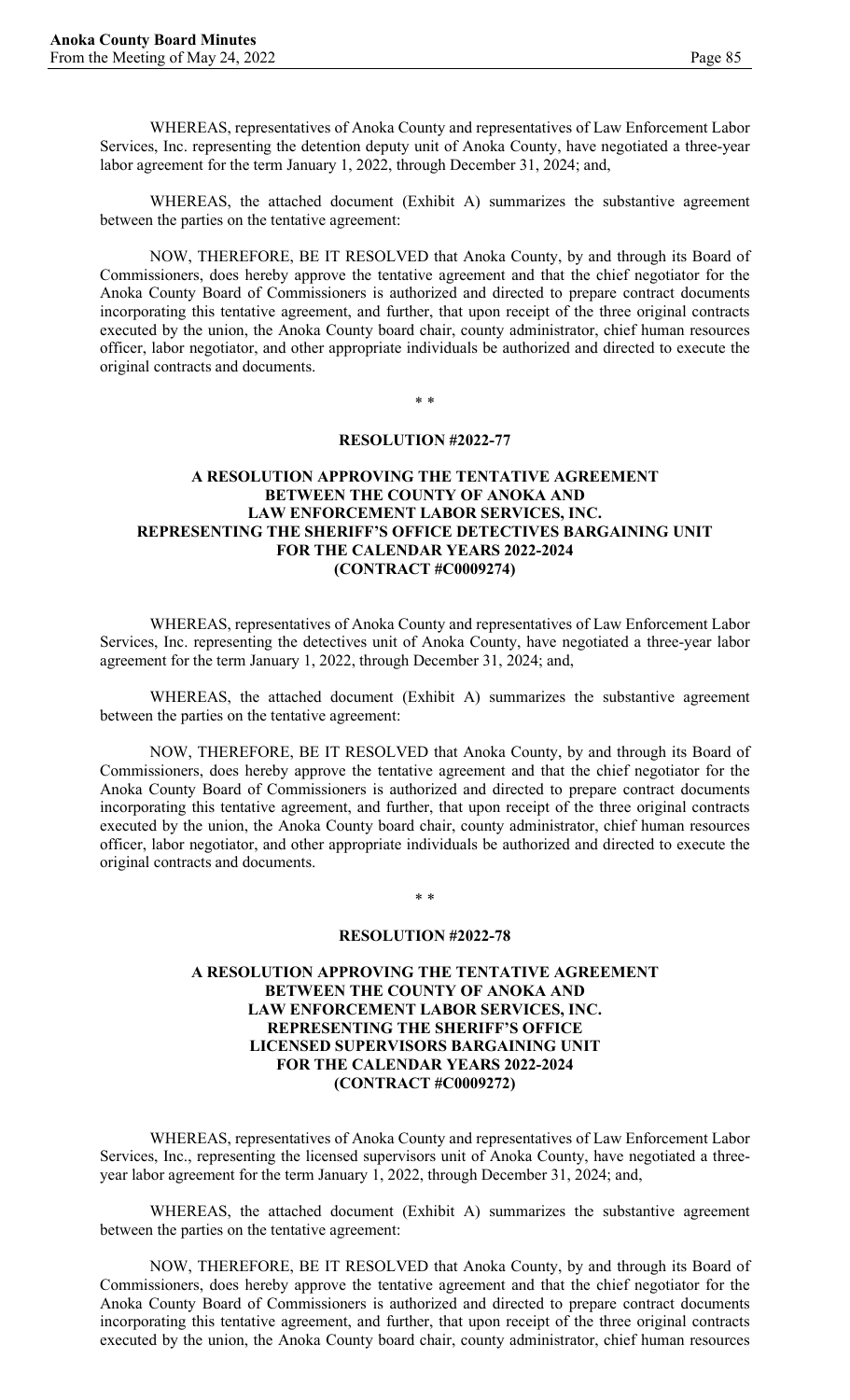\* \*

#### **RESOLUTION #2022-79**

### **A RESOLUTION APPROVING THE TENTATIVE AGREEMENT BETWEEN THE COUNTY OF ANOKA AND LAW ENFORCEMENT LABOR SERVICES, INC. REPRESENTING THE SHERIFF'S OFFICE DETENTION SUPERVISORS BARGAINING UNIT FOR THE CALENDAR YEARS 2022-2024 (CONTRACT #C0009275)**

WHEREAS, representatives of Anoka County and representatives of Law Enforcement Labor Services, Inc., representing the licensed supervisors unit of Anoka County, have negotiated a threeyear labor agreement for the term January 1, 2022, through December 31, 2024; and,

WHEREAS, the attached document (Exhibit A) summarizes the substantive agreement between the parties on the tentative agreement:

NOW, THEREFORE, BE IT RESOLVED that Anoka County, by and through its Board of Commissioners, does hereby approve the tentative agreement and that the Chief Negotiator for the Anoka County Board is authorized and directed to prepare contract documents incorporating this tentative agreement, and further, that upon receipt of the three original contracts executed by the union, the Anoka County board chair, county administrator, chief human resources officer, labor negotiator, and other appropriate individuals be authorized and directed to execute the original contracts and documents.

(Exhibits are on file in the County Administration Office.)

(Contracts are on file in the Human Resources Department.)

Upon roll call vote, motion carried. Resolutions declared adopted.

2. Commissioner Reinert made motion approving the tuition reimbursement plan for the Morgue Supervisor at the Midwest Medical Examiner's Office (MMEO). Commissioner Braastad seconded the motion. Upon roll call vote, motion carried.

\* \* \* \* \* \* \* \* \* \*

Commissioner Schulte presented the Transportation Committee report from the meeting of May 16, 2022.

#### **Highway**

1. Commissioner Look offered the following resolution and moved its adoption:

#### **RESOLUTION #2022-80**

### **RESOLUTION APPROVING THE SALE AND CONVEYANCE OF COUNTY PROPERTY**

WHEREAS, the County of Anoka ("County"), a political subdivision of the State of Minnesota, owns real property in fee located at 8175 Riverdale Drive NW in the city of Ramsey, Anoka County, Minnesota, identified as PIN 29-32-25-14-0016, and legally described in Exhibit A ("Property"); and,

WHEREAS, the Property was previously acquired through condemnation for the purpose of constructing the Armstrong Boulevard Interchange, Project SP 002-683-004; and,

WHEREAS, since the date of acquisition, the Anoka County Transportation Division has used the building as a storage facility for seasonal equipment, but the location is no longer efficient to serve the division's needs; and,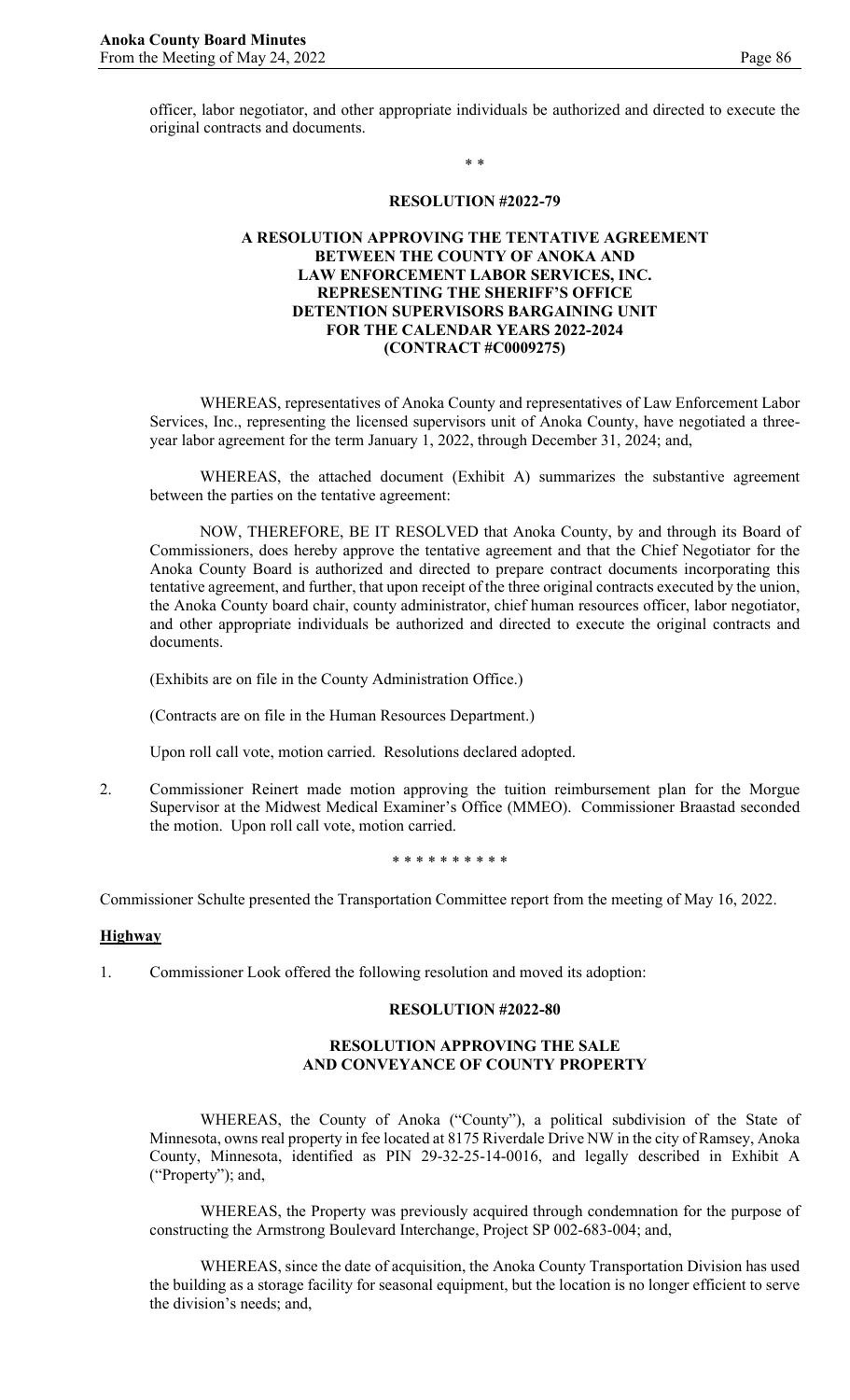WHEREAS, the board previously authorized the county engineer to engage a commercial broker for the marketing and sale of the property, in compliance with Minn. Stat. section 373.01; and,

WHEREAS, after a reasonable period of advertisement and marketing of the Property, an offer at full listing price with standard contingencies was received by the County:

NOW, THEREFORE, BE IT RESOLVED that Anoka County, by and through its Board of Commissioners, hereby authorizes the county engineer to negotiate the terms of a purchase agreement and execute the final agreement, with review and approval as to form by the County Attorney's Office.

BE IT FURTHER RESOLVED that the board chair and county administrator or their designees are authorized to execute all documents necessary to convey and close on the sale of the Property and accompanying easement for access, without further approvals from the board.

(Purchase agreement is on file in the Highway Department.)

Upon roll call vote, motion carried. Resolution declared adopted.

2. Commissioner Look made motion approving entering into Contract #C0009039, a revised Professional Services Agreement as a sub-client with the City of Anoka for construction administration services for Project 17-34-00, the proposed interchange improvement project on U.S. Highway 10/169 at the intersection of West Main Street, Fairoak Avenue, and Thurston Avenue in the city of Anoka, subject to review by the county attorney as to form and legality. (Contract is on file in the Highway Department.) Commissioner Reinert seconded the motion. Upon roll call vote, motion carried.

\* \* \* \* \* \* \* \* \* \*

Commissioner Reinert presented the Human Services Committee report from the meeting of May 17, 2022, which also acts as the Local Social Services Agency and Health Board.

#### **CONSENT**

1. Commissioner Reinert made motion approving the following, subject to review by the county attorney as to form and legality:

#### Economic Assistance

A. Ratifying the Medical Assistance and General Assistance medical expense payments for Economic Assistance clients in an amount of \$344,274.10 as identified in the Economic Assistance Client Payments Report for April 2022 on file in Human Services Administration.

Public Health and Environmental Services

B. Entering into Contract #C0008113 (amendment) with the Minnesota Department of Human Services for Child and Teen Checkups funding in an amount of \$266,947 from July 1, 2022, through December 31, 2022. (Contract is on file in the Human Services Department.)

Commissioner Meisner seconded the motion. Upon roll call vote, motion carried.

# **SOCIAL SERVICES**

2. Commissioner Meisner made motion approving entering into the following vendor contracts for Vulnerable Adult/Developmental Disabilities (VA/DD) targeted case management at \$297 per month with a maximum of 12 payments per year and Developmental Disabilities (DD) Rule 185 case management at \$270 with a maximum of four payments per year per eligible recipient from July 1, 2022, through December 31, 2023, subject to review by the county attorney as to form and legality:

#C0008926 (amendment) with Meridian Services #C0008927 (amendment) with Thomas Allen, Inc. #C0008932 (amendment) with Brain Injury Alliance #C0009230 with Mount Olivet Rolling Acres (MORA) #C0009231 with People, Inc.

(Contracts are on file in the Human Services Department.)

Commissioner Braastad seconded the motion. Upon roll call vote, motion carried.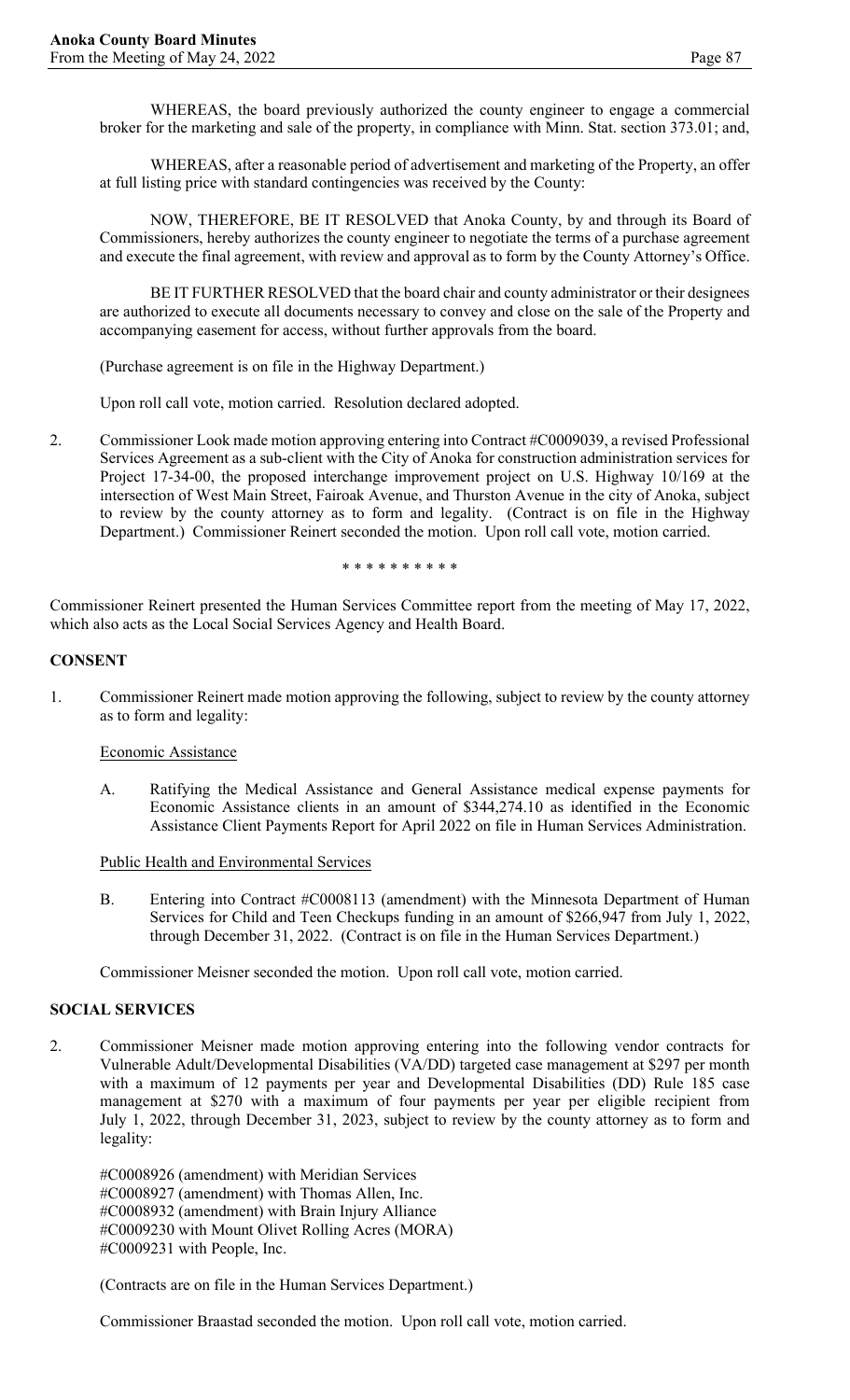3. Commissioner Meisner made motion approving applying for and accepting continued funding, Contract #C0009233, from the Minnesota Department of Human Services from January 1, 2023, through December 31, 2024, subject to review by the county attorney as to form and legality:

|           | Adult Mental Health Initiative Grant                | \$765,075 per year |
|-----------|-----------------------------------------------------|--------------------|
| <b>B.</b> | Adult Mental Health Community Support Program Grant | \$615,721 per year |

(Contract is on file in the Human Services Department.)

Commissioner Reinert seconded the motion. Upon roll call vote, motion carried.

4. Commissioner Braastad made motion approving applying for and accepting funding, Contract #C0005943 (amendment), from the Minnesota Department of Human Services for Federal Medical Assistance Percentage (FMAP) to increase service capacity in an amount of up to \$500,000 per year and COVID-19 (mobile crisis mental health) funding in an amount of \$28,612 per year for State Fiscal Years 2022 - 2024, subject to review by the county attorney as to form and legality. (Contract is on file in the Human Services Department.) Commissioner Meisner seconded the motion. Upon roll call vote, motion carried.

## **COMMUNITY CORRECTIONS**

5. Commissioner Meisner made motion approving entering into Contract #C0009234 (renewal) with the Minnesota Department of Human Services for continued Enhanced Treatment Program (ETP) funding in an amount of \$125,000 per year from July 1, 2022, through June 30, 2027, subject to review by the county attorney as to form and legality. (Contract is on file in the Human Services Department.) Commissioner Gamache seconded the motion. Upon roll call vote, motion carried.

\* \* \* \* \* \* \* \* \* \*

Commissioner Gamache presented the Information Technology Committee report from the meeting of May 18, 2022.

1. Commissioner Reinert made motion approving a purchase of data center core network switches from Insight Public Sector, Inc., 13755 Sunrise Valley Drive, Suite 750, Herndon, VA, 20171 in the amount of \$919,213.69 with a 5% change order of \$45,960.68 for a total of \$965,174.37. Commissioner Meisner seconded the motion. Upon roll call vote, motion carried.

\* \* \* \* \* \* \* \* \* \*

Commissioner Braastad presented the Intergovernmental and Community Relations Committee report from the meeting of May 17, 2022.

- 1. Commissioner Look made motion approving Contract #C0009247 with Invitae to perform genetic testing for the Medical Examiner's Office as part of their Laboratory Service Agreement (LSA) at \$300 per sample, subject to review by the county attorney as to form and legality. (Contract on file in the Medical Examiner's Office.) Commissioner Gamache seconded the motion. Upon roll call vote, motion carried.
- 2. Commissioner Braastad made motion approving recruiting a new forensic pathologist for the Medical Examiner's Office and eventually increasing the FTE's from 4.0 to 5.0 with costs for the new position initially being transferred from the reserve covering the cost in that calendar year and ongoing costs potentially covered with a minor one-time per capita rate adjustment the following year. Commissioner Reinert seconded the motion. Upon roll call vote, motion carried.

\* \* \* \* \* \* \* \* \* \*

Committee appointments:

- 1. Commissioner Reinert made motion approving the following:
	- A. Reappointing Sharon Hall, as a Member-at-Large, to the Community Corrections Advisory Board for a two-year term ending April 2024.
	- B. Appointing Krista Broberg, as a community member, to the Children's Mental Health Advisory and Coordination Council for a term ending May 31, 2025.

Commissioner Braastad seconded the motion. Motion carried.